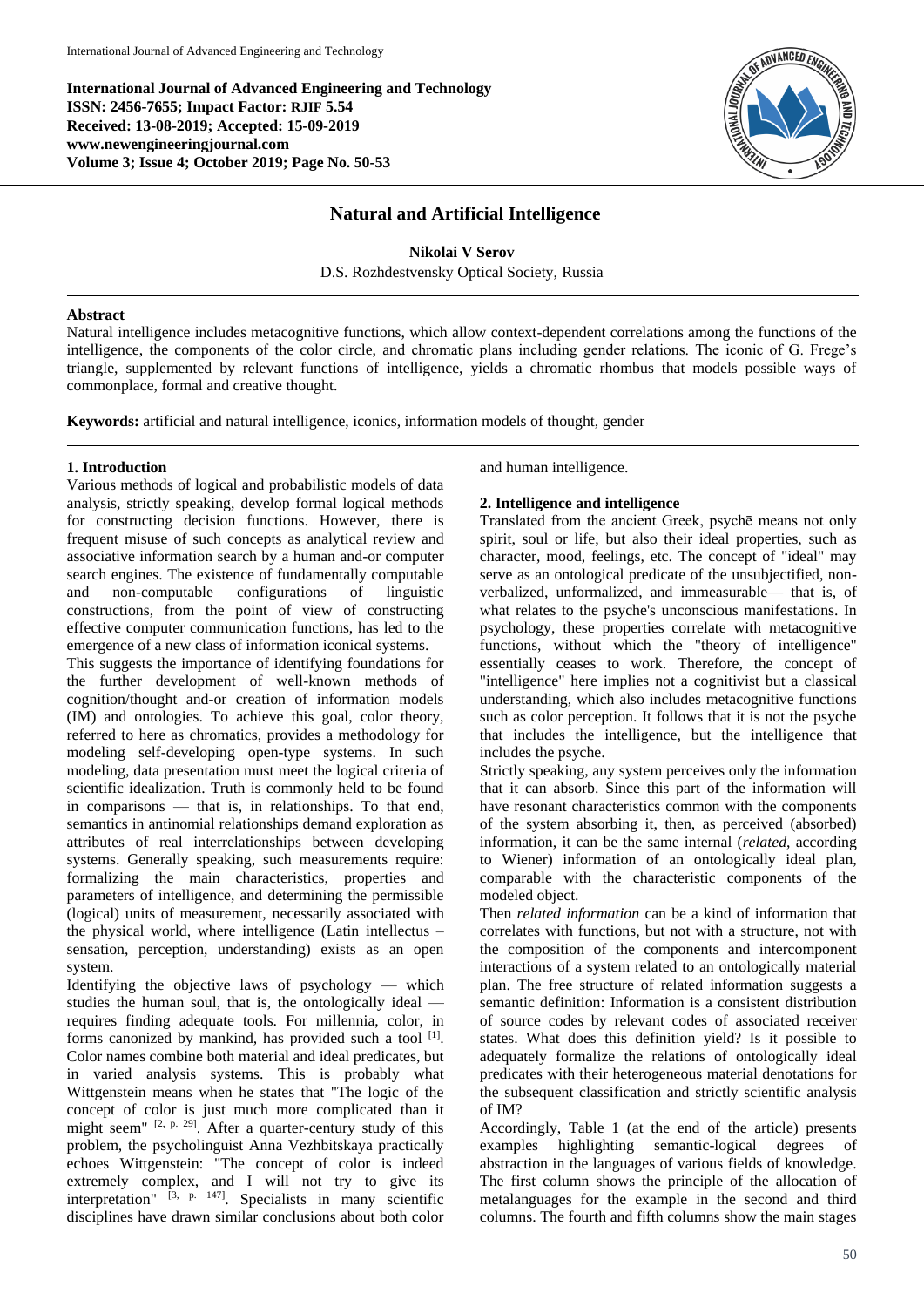of abstraction when constructing relevant information models, respectively, from bottom to top, that is, from a denotation to its signified and meaning. The sixth column shows the chromatic plans relevant to each line (**χ** plans).

Thus, from the standpoint of constructing chromatic models in the ontology of the relative determinism of denotations and names, when defining a denotation as material (as shown in the bottom line of Table 1), its name will be material relative to meaning, but ideal relative to denotation. In turn, a signified is material with relative to a name, but material relative to a meaning. Lastly, a meaning is ideal relative to all components of a given ontology.

If the conversion of signals — of one ideal and-or material nature into signals of another material and-or ideal nature, respectively — can be called a transfer to a different code, then a transfer from a thing to a second-order metalanguage is a double recoding, such as characterizes, for example, both the "realism" of experimenters in the language of "quantum computer" formulas and the "instrumentalism" of AI theorists in first- and second-order languages.

Chromatics' methodology is based on a thesis arising from the history of world culture: color as an ideal image concept of the material world can serve as an information model for understanding the complex self-developing systems of this (material) world. If "image" is understood as a subjective world picture on all planes of intelligence, and "concept" is the image's meaning, then "image concept" conjoins the image's meaning with a world picture objectified by the Idplan. A typical example of an image concept is an aperture color, where the meaning and image of a color contain information exclusively in a form integrated by sublimation  $[3, 4]$ . ("Sublimation" in chromatics means a type of generalization at the level of the "sensory image" logic of the subconscious).

As a developing field of science, chromatics has the corresponding criteria of scientificity and relevant predicates. Firstly, the language of any science should be based on the principle of uniqueness, consistency and, consequently, the meaningfulness of any values in the formalization of their meanings. In this regard, for example, the appearance of blue tones in skin pigmentation due to fear is almost identical to the symptom arising from cold, water, illness (chills), etc. As Russo notes [5, pp. 124, 189-191], cold produces effects on the human body comparable to the effects of fear: the same external anemia, the same ragged breathing, the same phenomenon of increased sugar concentration and adrenaline. Idioms associating redness with heat may have similar overt connections with skin pigmentation. As the thermometer shows, along with the movement from cold blue to warm red, an objective increase in temperature occurs. Concurrently, in all systems and cultures, a "hot," choleric temperament is characterized by the color red.

After each color proved uniquely interconnected with certain components of intelligence, formalized values needed semantic correlation when identified in heterogeneous areas of research. For this, chromatics has used a system of dimensionalities, LIT, based on the basic characteristics of how intelligence functions in an external environment: space (L), information (I) and time (T). In this way, chromatics has created a unique system for the measurability of obtained formalisms in the contextdependent areas of their existence.

Thus, chromatic analysis of the semantics of color canons

(which for thousands of years have been contextually dependent on gender and boundary conditions) has reliably shown their objectified character and reproducibility even in traditional cultures unrelated with each other. The combination of the concept of chromatics ("internal universals of color canons") with the linguistic concept of Frumkina-Vezhbitskaya ("external universals and systems of kinship") have made it possible to use the attributes of the color body, objectified in color canons, as a workable model for measuring subjective parameters of internal environments.

#### **3. Color modeling of information**

The amount of information included in the IM here has been limited to the use of aperture ("concrete abstract") colors with relevant plans, ensuring an optimal information balance that levels modeling extremes such as excess and-or lack of information.

Since Goethe periodically called red purple, and sky blue is also added in Russian culture [6, pp. 54-56], for adequate color rendering, chromatics uses not six- but eight-color circles, where contrasting colors opposed on radii harmoniously pair with complementary ones. Fig. 1 shows a color circle where the letters on the outer perimeter correspond to the accepted color terms, and the inner, to  $\chi$ -plans of gender and the atomic model of intelligence with gender opposition (AMIGO), which will be discussed below.

Fig. 2 shows a color circle where the letters on the outer perimeter correspond to the accepted color terms, and the inner, to χ-plans of gender and the atomic model of intelligence with gender opposition (AMIGO), which will be discussed below. The arrows around the color circle in Fig. 1 show that color change may occur in the following ways: 1) subjectively — clockwise, per Newton, or counterclockwise, per Goethe — relative to a stationary color circle; and 2) objectively — clockwise, per Goethe, or counterclockwise, per Newton — when a color circle moves (as a rotating wheel) relative to an observer.



A similar phenomenon is observable in the change in movement of Benham's disks. This provides a basis for constructing an IM of the bilateral functions of NI.



**Fig 3:** Benham's disks

According to M. Chavelli, the triangles of "male" additive colors (Red-Green-Violet) and "female" subtractive colors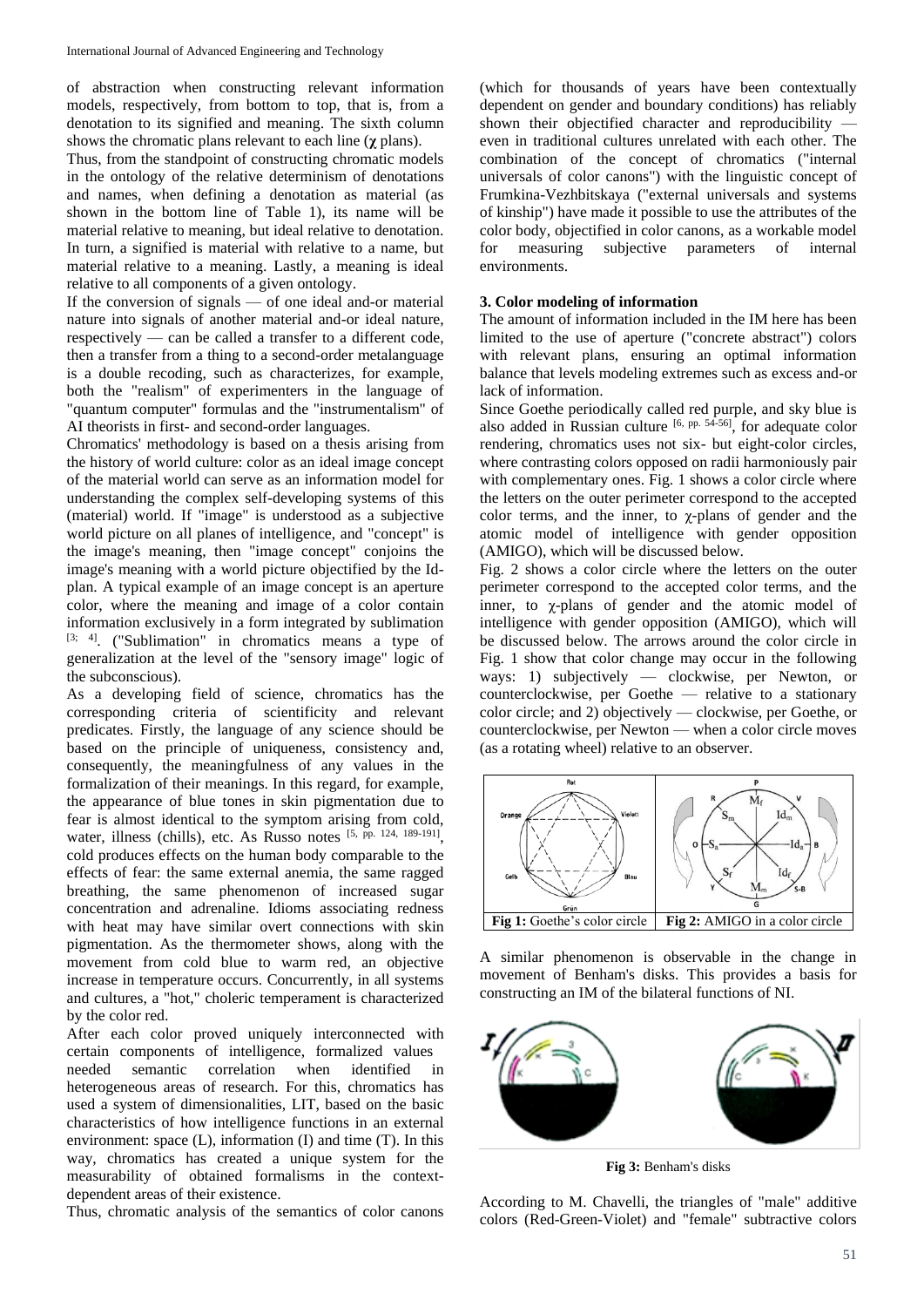(Purple-Yellow-Sky-Blue) [7, pp. 15-17, 86] complement each other according to color canons reproduced for thousands of years in world culture; orange and blue colors combine warm and cold tones that simulate the bodily and spiritual needs of the different sexes, respectively. This interrelationship has allowed the creation of a reality-based personality model that in fact has been reproduced for thousands of years and therefore objectified by humanity as the main purposeful generalization of culture [8, pp. 306-328].

The basic theory and methodology of chromatics were developed in the late twentieth century. Chromatics, as an interdisciplinary study of a real (feminine or masculine) person in a real (socio-cultural-light-color) environment, has been used in the practice of analysis and-or methodological creation of information models of self-developing open-type systems. The name of this teaching was derived from J.W. Goethe's "Chromatics" (Zur Farbenlehre) related to the ancient Greek concept of "chroma", which ancient authors, generally speaking, imbued with a range of meanings. These meanings can be compared with their modern representation in the form of ontological (that is, relative with respect to each other) χ-plans, i.e. plans of the semantic unit of "chroma":

COLOR as signifiable (designate, significatum, intensional, concept, image-concept, percept, whose formation facilitates color perception) — non-objectified, mental, ideal — Id-plan "chroma"; for color — unlike pigmentation exists exclusively in the form of percept. The intrinsic connection between a color image and its percept is confirmed by the phenomenon of the formation of an objectless color, for example, "blueness" (sky), where the meaning of the image (concept) is not fundamentally separate from the image itself, which implies the purpose of the color image concept as being to generalize meaning in a non-objectified, that is, ideal form of information, fundamentally separate from the signal (pigmentation) as its objectified, material form.

Pigmentation as a denotation of an external environment (object, extensional, stimulus) — objectified, physical, material — Ma-plan of "chroma" (auto-pigmentation of an external environment);

Skin Pigmentation as a denotation of intelligence — basic organic, physiological, combining information of an object and a subject, sineal — S-plan of "chroma" (color sensation);

COLOR NAME as signifier (word, lexeme, proposition) a non-objectified ideal, due to the metamerization stage [9, definition 15-250], relative to the S-plan, but relative to the Id-plan objectively materialized/material — Mt plan of "chroma" (thesaurus of color designations);

EMOTIONS, FEELINGS as information-energy relationships between relevant chroma plans. Objectively, this attitude is manifested in idioms such as "red with anger," "black with grief," "blushing with shame," etc. In fact, these figures of speech reveal the meaning of the relationship between the mental (color) and physiological (skin pigmentation or an external environment) as ideal and material:  $S / Mt$  — "blush with shame"; Id /  $S$  — "blush with passion"; Ma  $/S$  — "blush with heat."

The characteristics of all (achromic and quasi-monochrome) colors are customarily represented by the example of a color body (Fig. 2) containing a color circle (Fig. 1), with the most saturated ("spectral") colors along the perimeter and medium gray in the center. In other words, through a color body, any color can be expressed with a point in threedimensional space, such as a double cone with a color circle in the center.

Fig. 3 (at the end of this article) gives an iconic comparison between G. Frege's semantic triangle and a chromatic rhombus, in which the nodal point on the left side (Sensus – S) is formed by the combination of such metacognitive components of intellect as feminine  $(S_f)$ , androgynous  $(S_a)$ and masculine  $(S_m)$  unconsciousness, shown in Fig. 1. The nodal point of the sensory component of intelligence  $(Id)$  =  $Id_m + Id_f + Id_a$  is formed similarly. Thus, the icon of G. Frege is supplemented byф the metacognitive component of intelligence (S) with the relevant development of the meaning of (Id) and (S) for the feminine (f) and male (m) principles of information processing. The right side of Fig. 3 shows an iconic approach to an algorithm for constructing relevant information processing paths in an object's transition from its external environment to conceptual verbalization in artificial (3c) and natural (3d) intelligence.

# **4. Chromatics boundary conditions and AI architecture**

The structure of new AI architecture should take into account that the color body has natural (determined by nature) sizes much smaller than the human genome and comparable with the volume of modern processors. So, if the parameters of the color wheel in absolute units are specified by the wavelength interval of the visible region of the spectrum, then in combination with purple colors (whose area in colorimetry is usually paired with the area of the greens), the perimeter of the color wheel is 440 nm, corresponding to a radius of  $r = 440 / 2\pi = 70$  nm. With some idealization of black and white colors (neither black nor absolute white exists in nature), chromatics has used Munsell's atlas modified into the color body of the wellknown Runge-Goethe sphere, where achromic colors corresponded to the surrounding reality.

Since the chromatic method of extracting information from natural language texts has included modeling the basic stages of the cognitive process on the level of an "atomic" intelligence model (AMI), chromatics has constructed theories of subject areas and analyzed formal concepts andor metaphysical images based on semantic logic.

This is due to color percept, as an image concept, representing an ideal sign of stored information and simultaneously its own, fundamentally inseparable, contextdependent information value of this ideal. So, for example, Rudolph Arnheim posits that an *objective percept is as an object that could arise in the nervous system without active internal forces causing differences in perception. In some cases, similarity to physical equivalents may indirectly indicate percepts' objectivity. A measured color luminance or corresponding wavelength is not a property of the object of perception, but only its physical correlate; meanwhile, only percepts are accessible to human experience* [10]. In my opinion, such considerations enable a better understanding of the percept's primary importance in human life and, concurrently, once again prove the fundamental inseparability of the image and the color concept in sublimates, that is, in image concepts. Neglecting this achievement of culture, that is, by separating information from its own significance, means destroying both the information and the significance. Linguists themselves have already turned to the methodology of chromatics for a semantic analysis of this position [11, pp. 54-58].